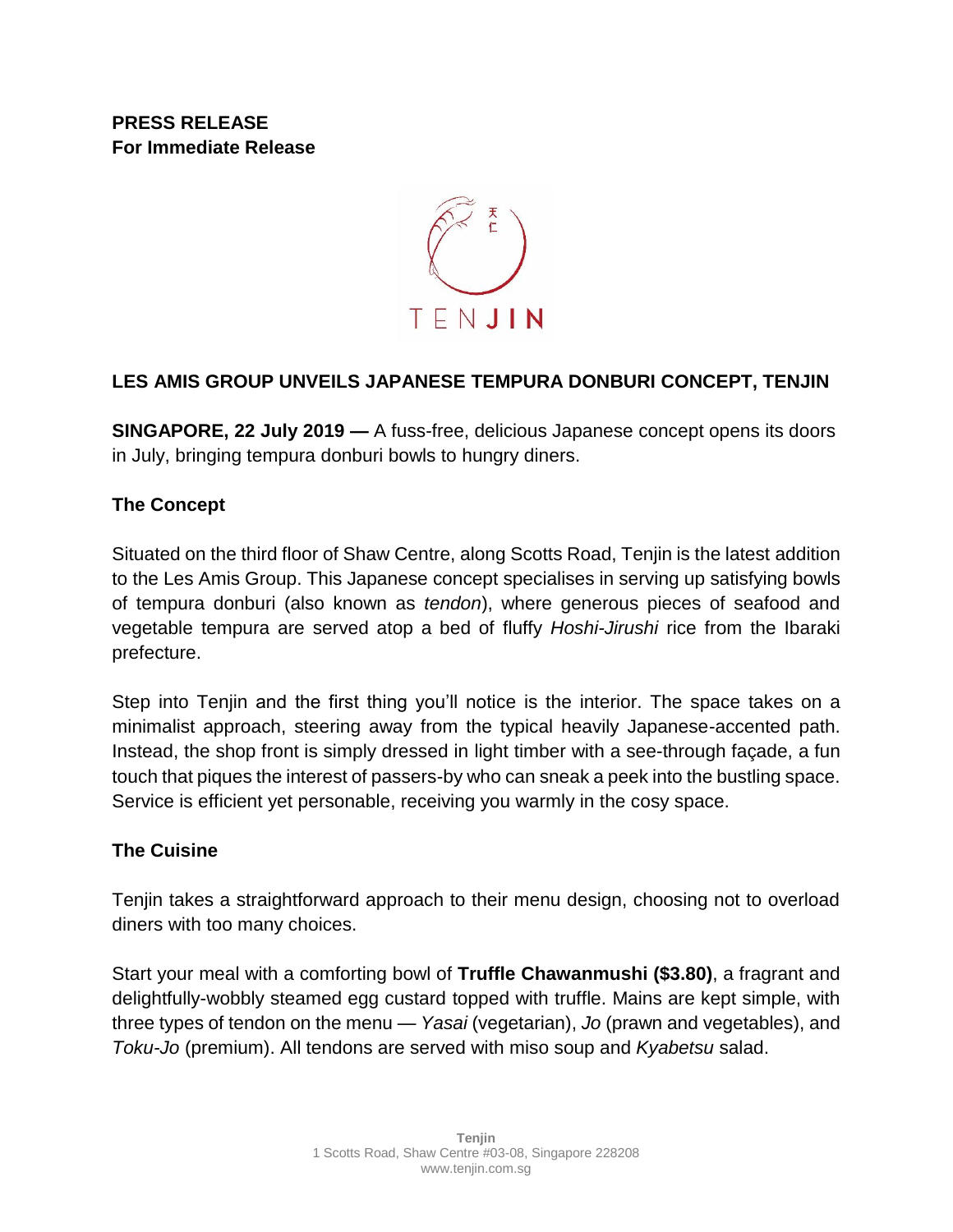

*The menu: Yasai (Vegetarian), Jo (Prawn and Vegetables), and Toku-Jo (Premium)*

Feast on five different kinds of vegetable tempura with the **Yasai Bowl (S\$12.80)**. Diners get two pieces of each different vegetable, which changes according to the seasons. This means the occasional wedge of sweet pumpkin during the winter season, or plump aubergines in autumn. There's also capsicums, lotus root, shiitake mushrooms, and golden and crunchy slightly-bitter *ohba* leaves that are a refreshing contrast to the sweet root vegetables.

The **Jo Bowl (S\$14.80)** is a satisfying bowl of prawn and vegetable tempura, complete with a Freedom Range egg. The barn-laid eggs are from hens with plenty of space to roam, so the yolks are creamy and a rich, orange colour. Coated in a crisp, golden-brown batter, it's the perfect complement to the bowl of fluffy white rice.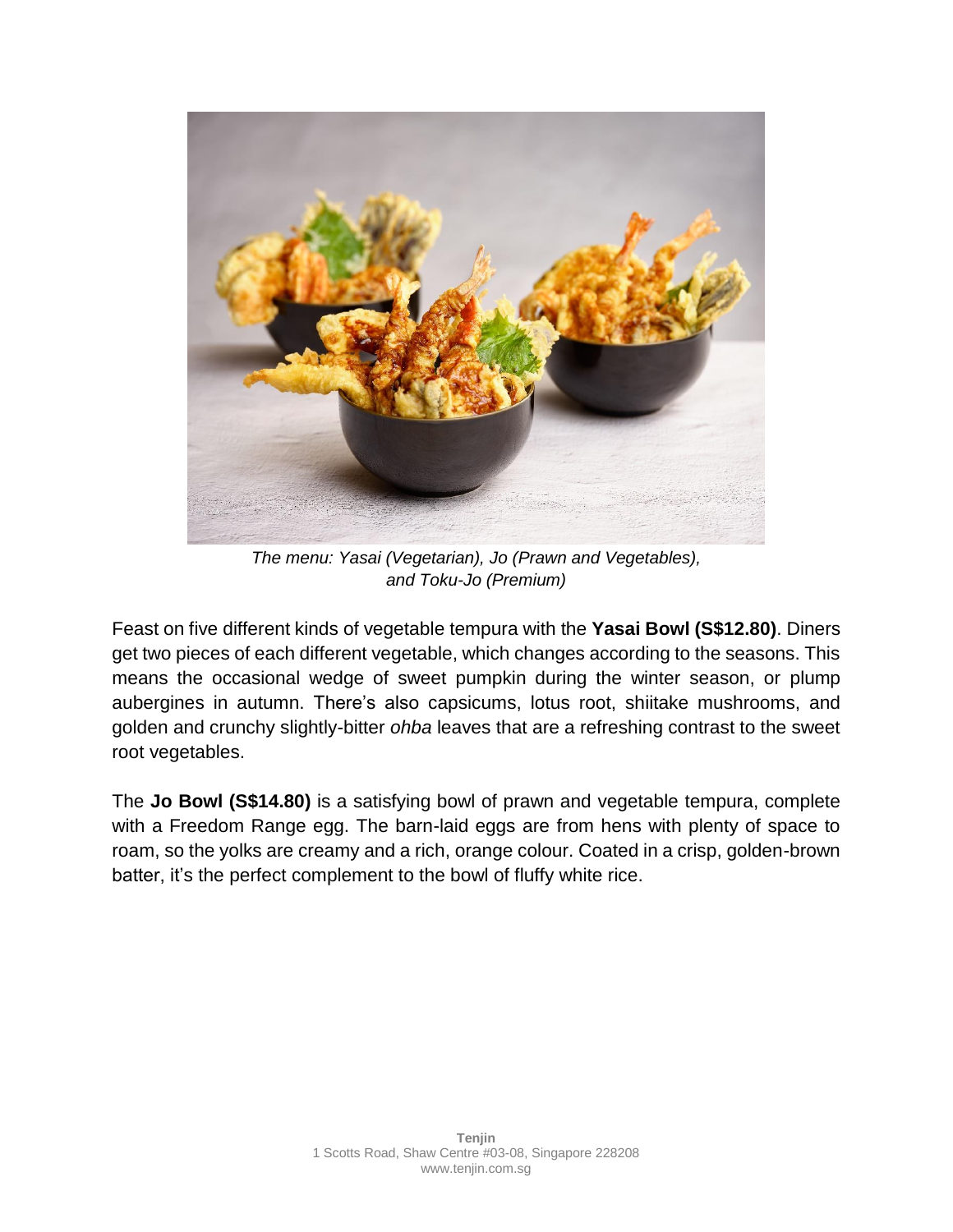

*The Toku-Jo Tendon is a sumptuous feast of crab leg, fish, eel, prawn and vegetables*

Go all out with the **Toku-Jo Bowl (S\$22.80)**, the dish where the kitchen pulls all the stops. Feast on premium ingredients such as *anago* (eel), crab leg, prawn and fish. The light, crispy tempura batter is a great contrast with the sweet eel and fish meat, providing a balance of savoury and sweet, with a satisfying crunch. Also included in the Premium Bowl are a selection of vegetables, and the Freedom Range egg.

## **Design Philosophy**

Tendon is widely known as an accessible and well-loved Japanese dish, and the concept's design pays homage to this with its minimalist interiors. Raw concrete walls give the place a clean and chic vibe, softened with the warm glow of bamboo pendant lights that add a cosy touch.

Presiding in the middle of the space is a 12-seater communal table that creates a social atmosphere where guests gather around to dig into their bowls of tendon. For guests who still prefer to dine tete-a-tete, there are some banquette seats by the sides, as well as counter seating that offers a first-hand peek into the busy kitchen.

Tenjin Restaurant is now open for business.